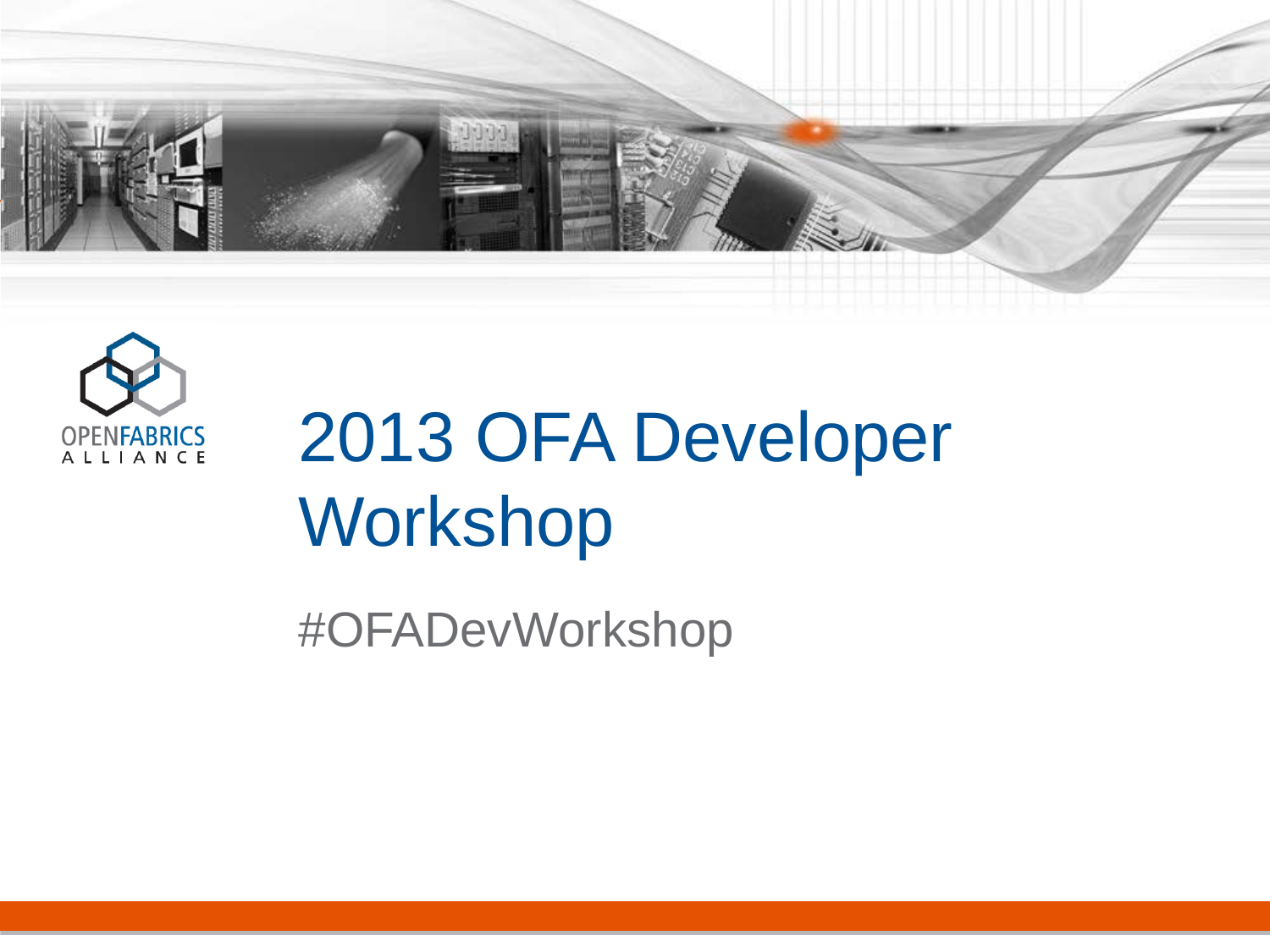



# Challenges of Scale and APIs for MPI and PGAS

Author: Todd Rimmer Date: April 2013

April 2013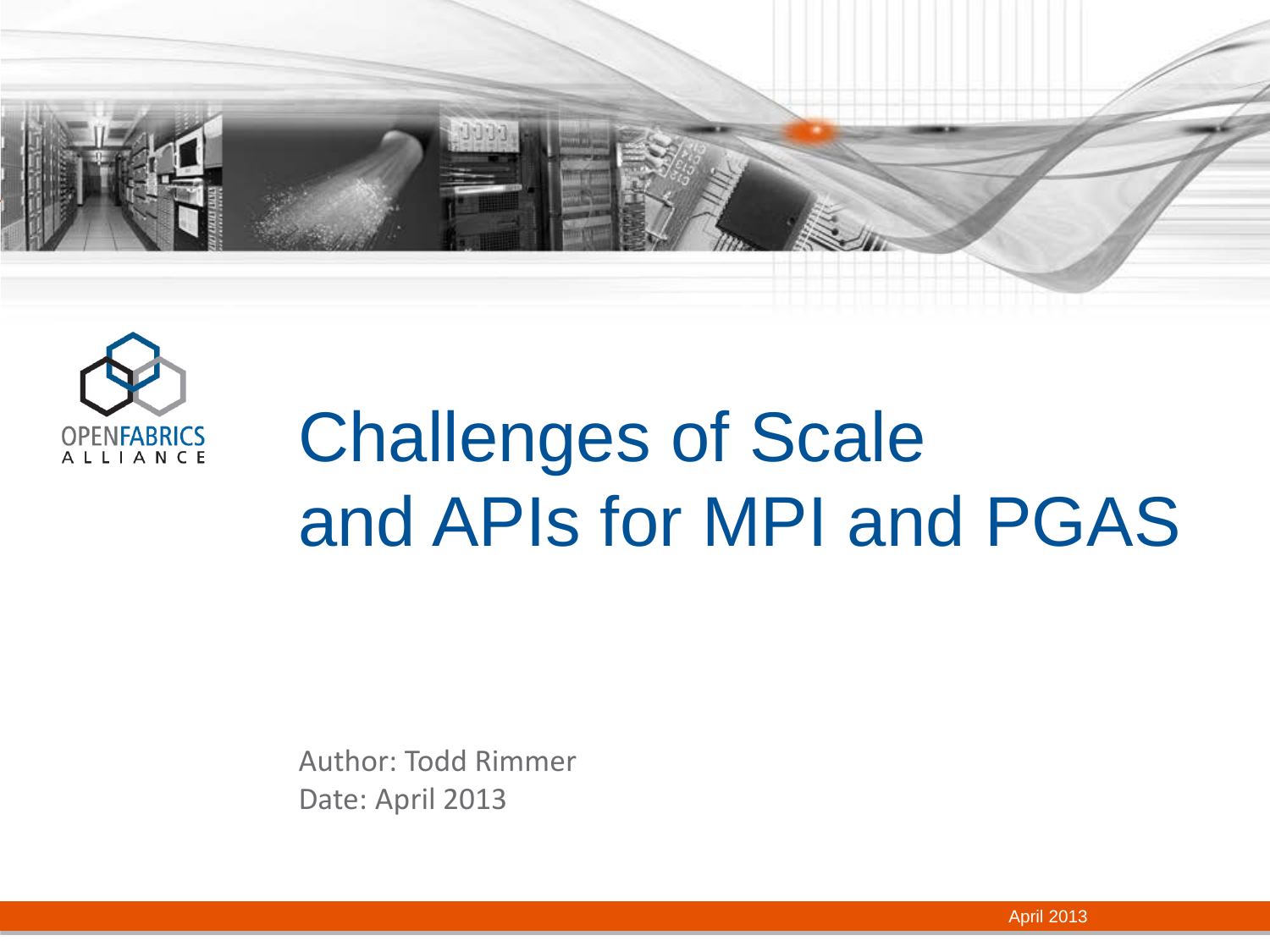



- Projected HPC Scalability Requirements
- MPI/PGAS API Needs
- Management Traffic
- Near Term Improvements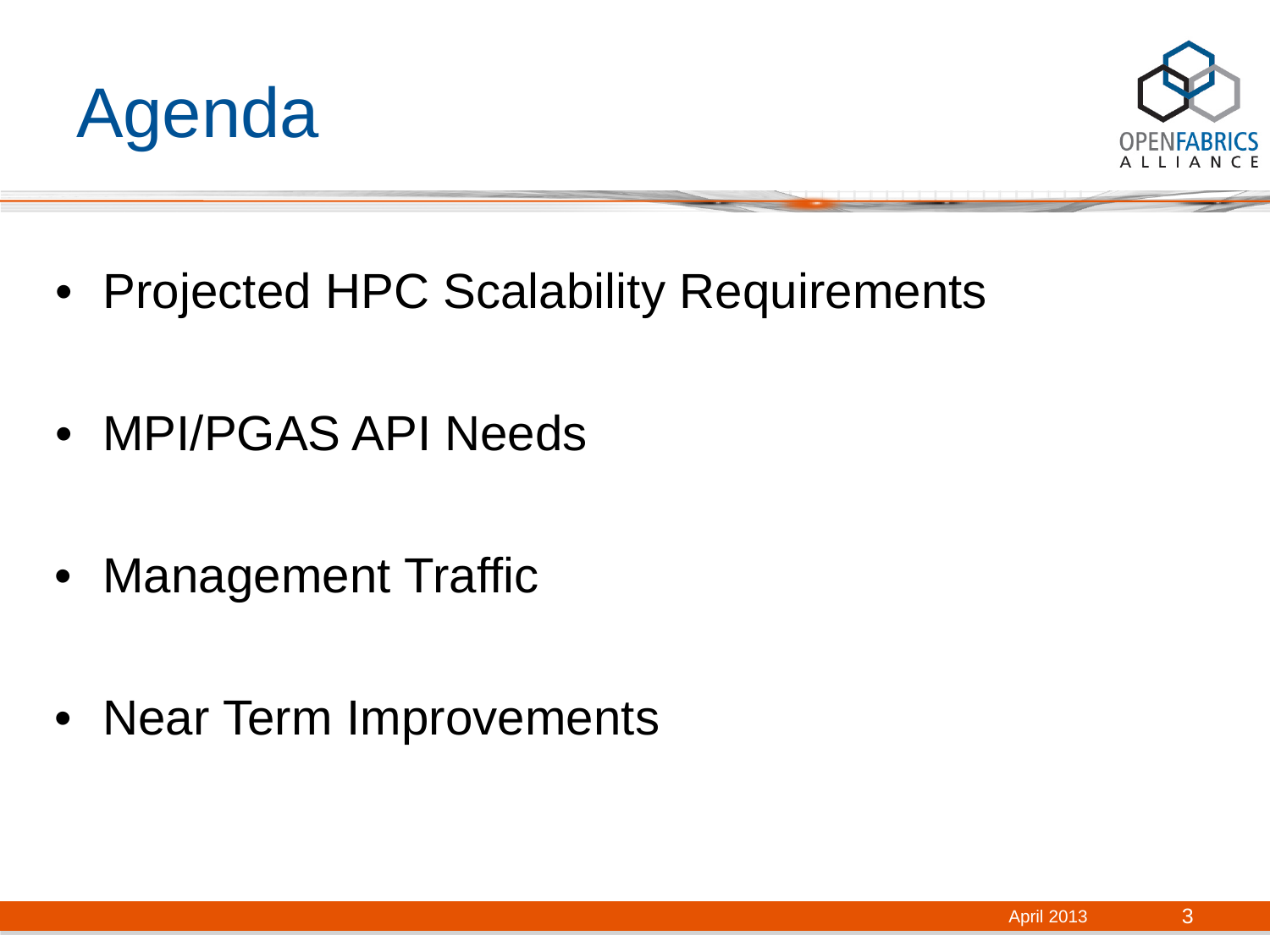#### Projected HPC Scalability **Requirements**





Copyright (c) 2000-2013 TOP500.Org

- HPC Requirements are Outpacing Moore's Law
- Outpacing IB performance growth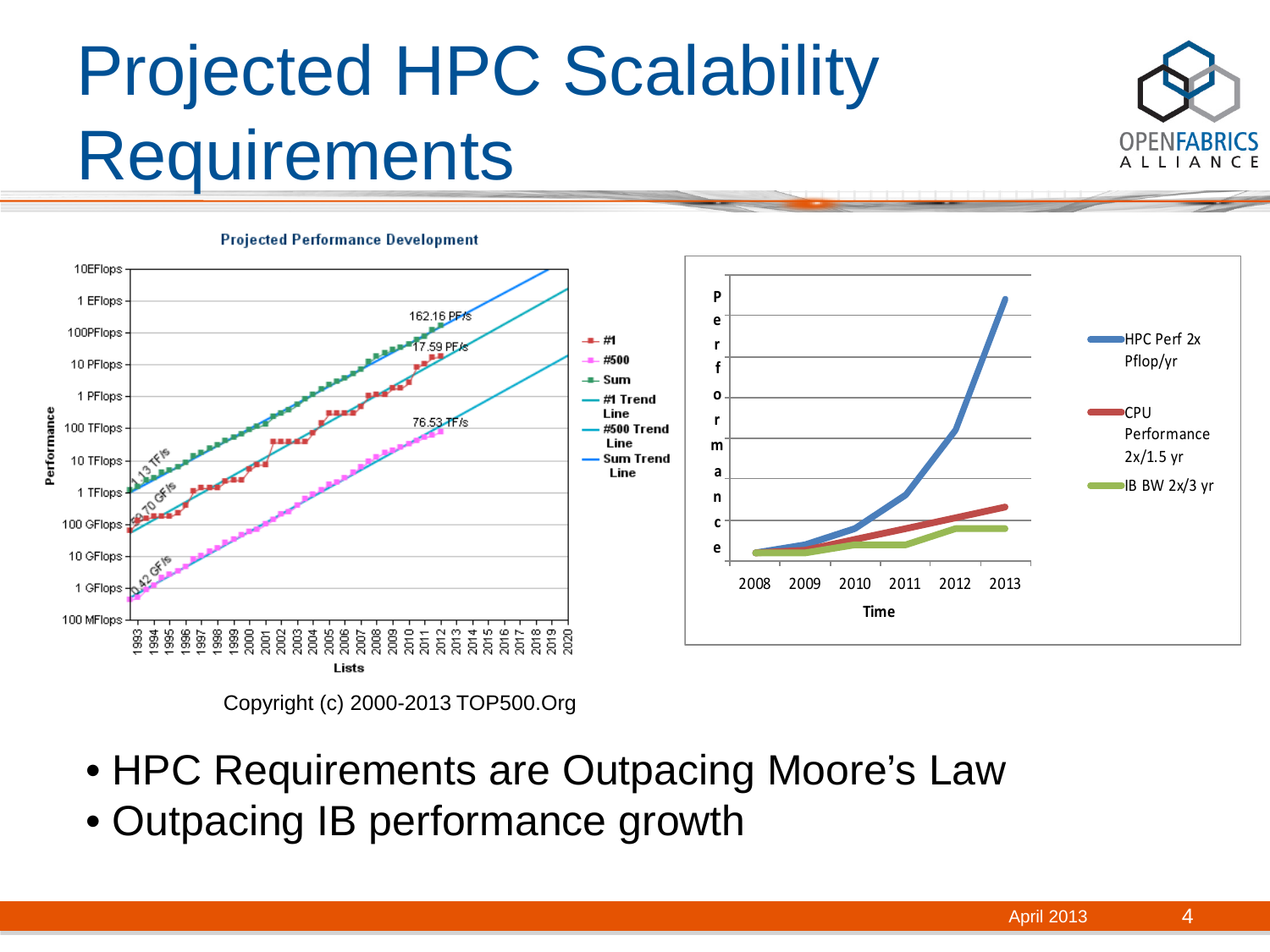# Projected HPC Scalability **Requirements**





- Result is Rapidly increasing node counts
- Due to slower pace of interconnect speed growth
	- need multi-rail clusters
	- HCA counts will grow even faster

5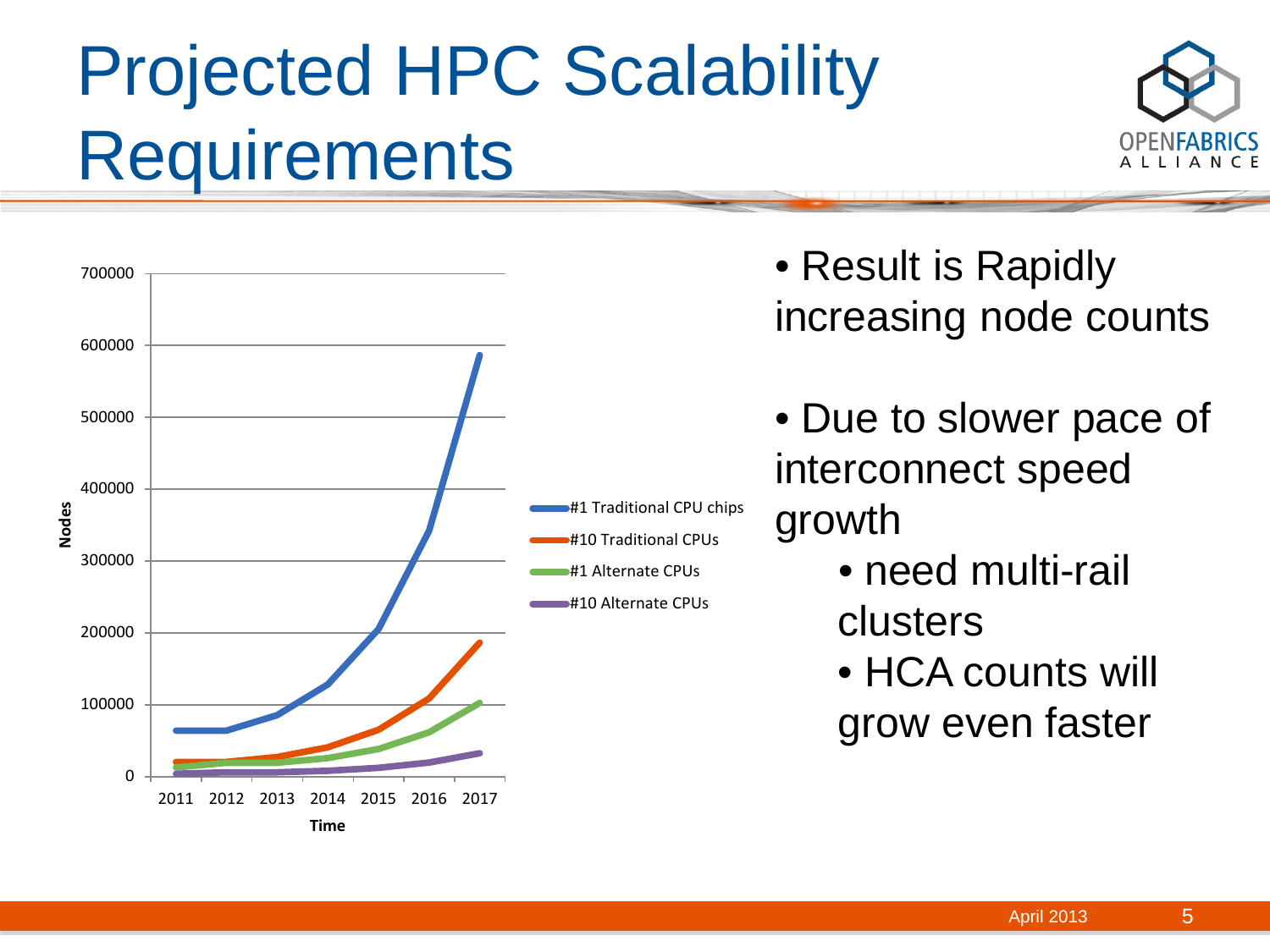#### Comparison of Impedance Match OpenMPI MTL and BTL sizes



- Verbs is a bad match for MPI
	- Semantic mismatch, connected mode scalability, etc.
- HPC focused interconnects are a better fit
	- Such as PSM, Quadrics, Myrinet
- Relative sizes are similar for other MPIs
	- mvapich, mvapich2, etc.

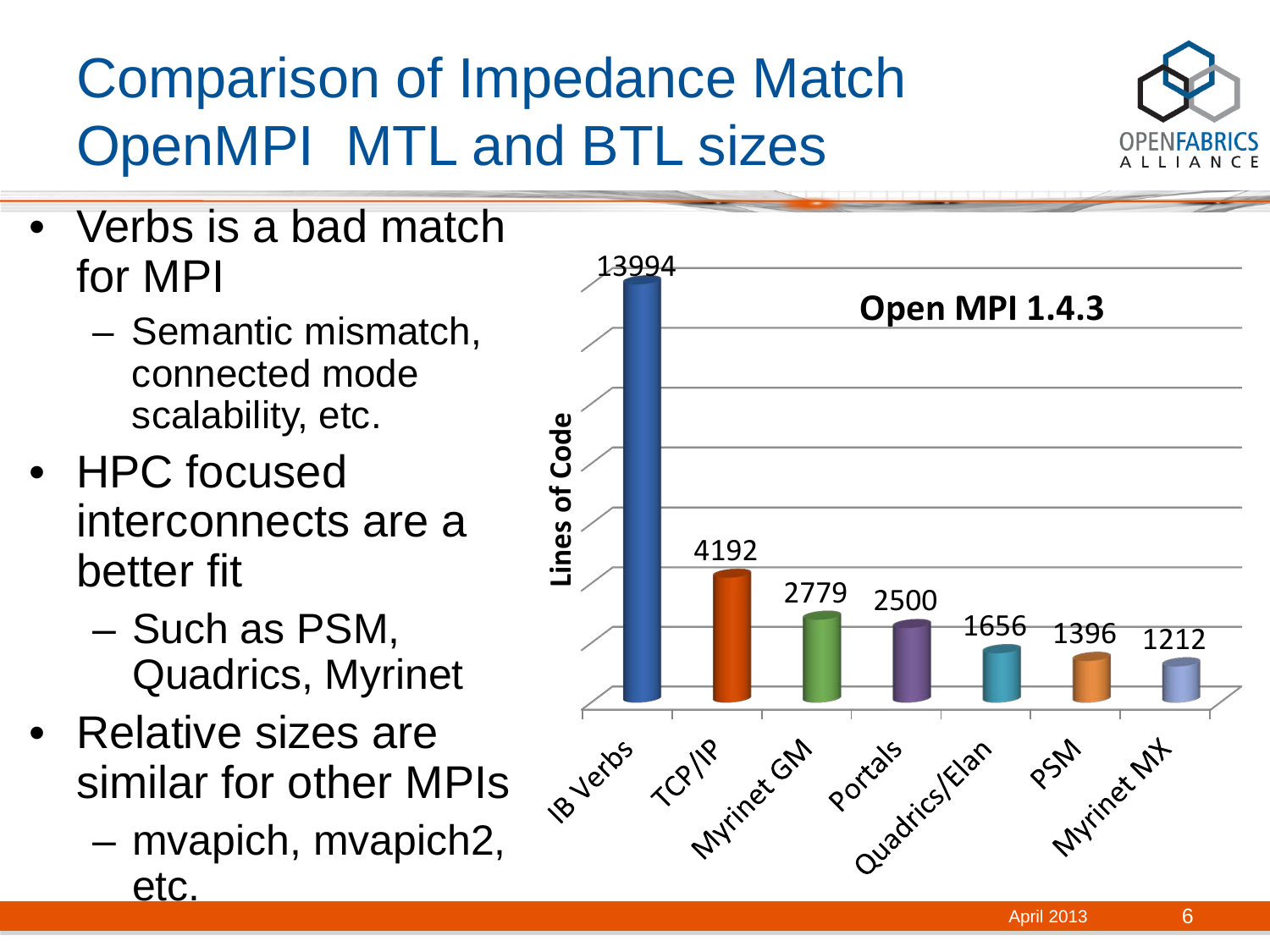#### How OFA Stack has Evolved





A<del>pril 2013 Ma</del>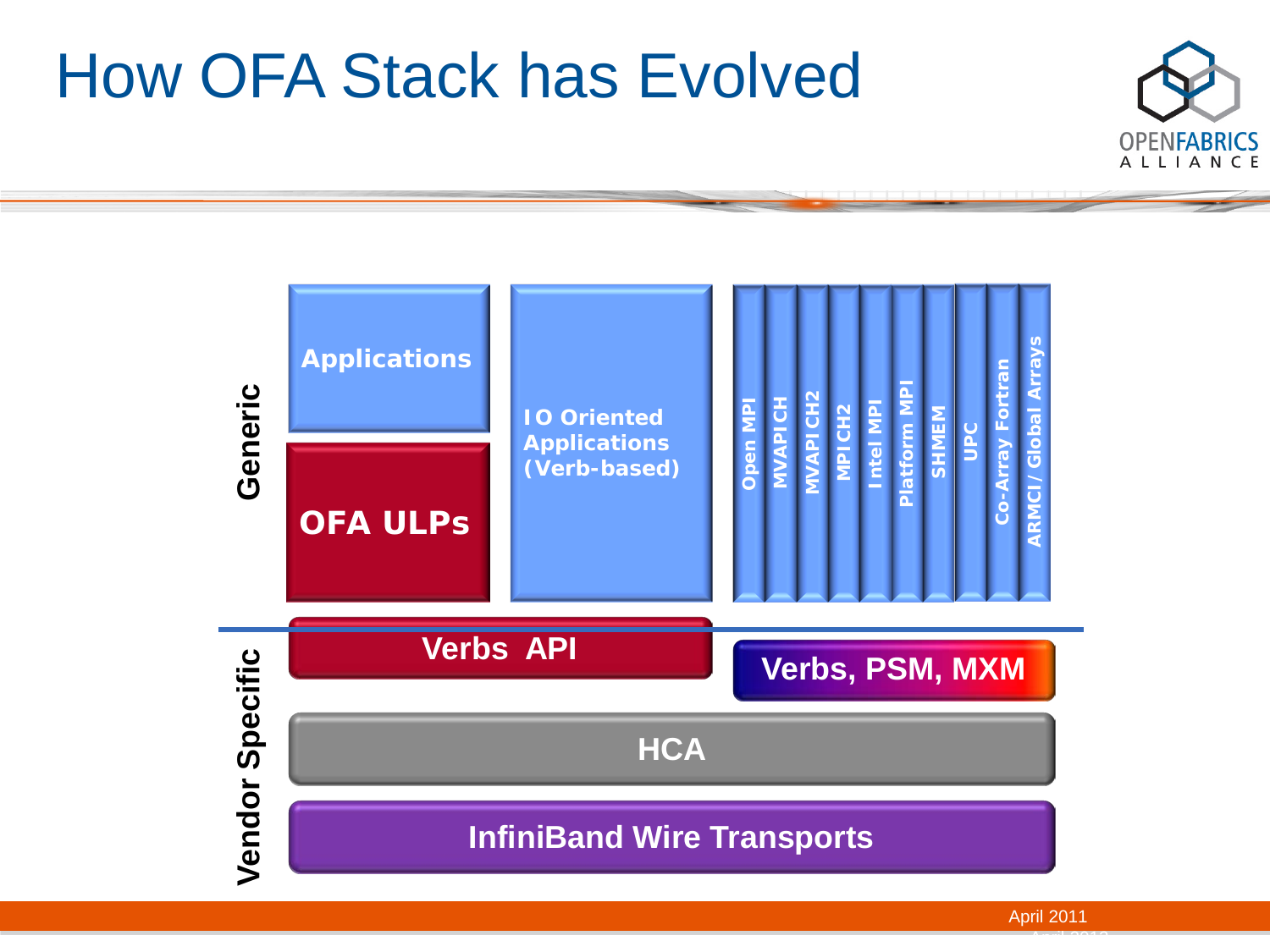## Requirements for Compute



- **Focus on the needs of MPI, PGAS and HPC Compute**
- **Design for very high HPC messaging rate, scalable latency up to Exascale cluster sizes**
	- Low overhead APIs
- **Maintain a minimal memory footprint**
	- Minimal memory footprint per end point
	- Scale out to large job size in support of Exascale

#### • **Support needs of multiple MPI and PGAS Middlewares**

- Close alignment with variety of "channel interfaces"
- Avoid burdening middleware with interconnect details
- **Support multiple hardware vendors**
	- Allow for hardware vendor integration
	- Offloads, Collectives, protocol optimizations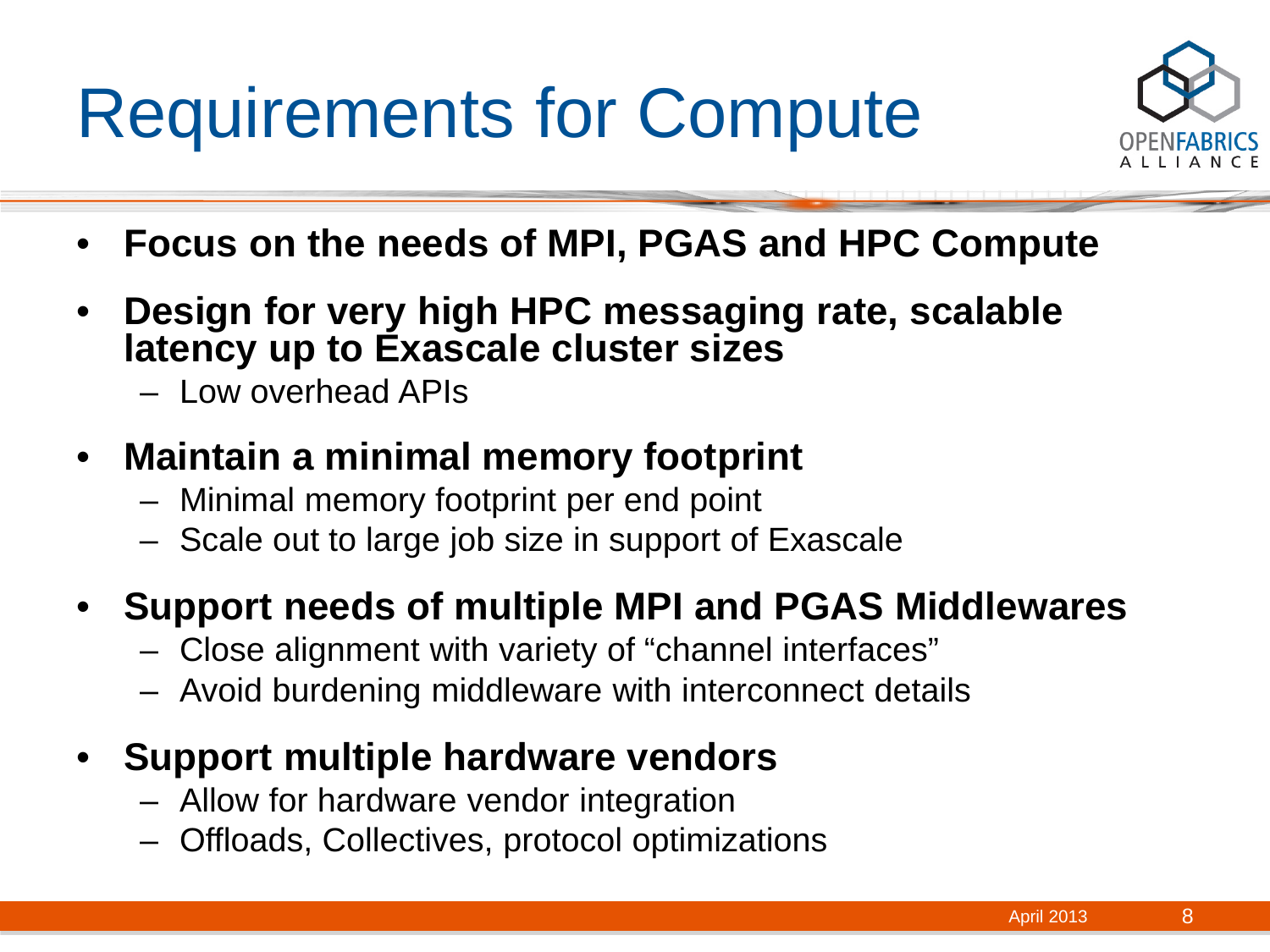# Avoid Middleware Complexity Delegate below Middleware



- MPI tag matching
- Optimization of data movement
	- Point to point: eager, rendezvous, etc.
	- Collectives
- Path Resolution & End Point Establishment
	- Multi-Rail
	- Dispersive routing
- Protocol Details
	- Resiliency algorithms
	- Memory locking
	- QoS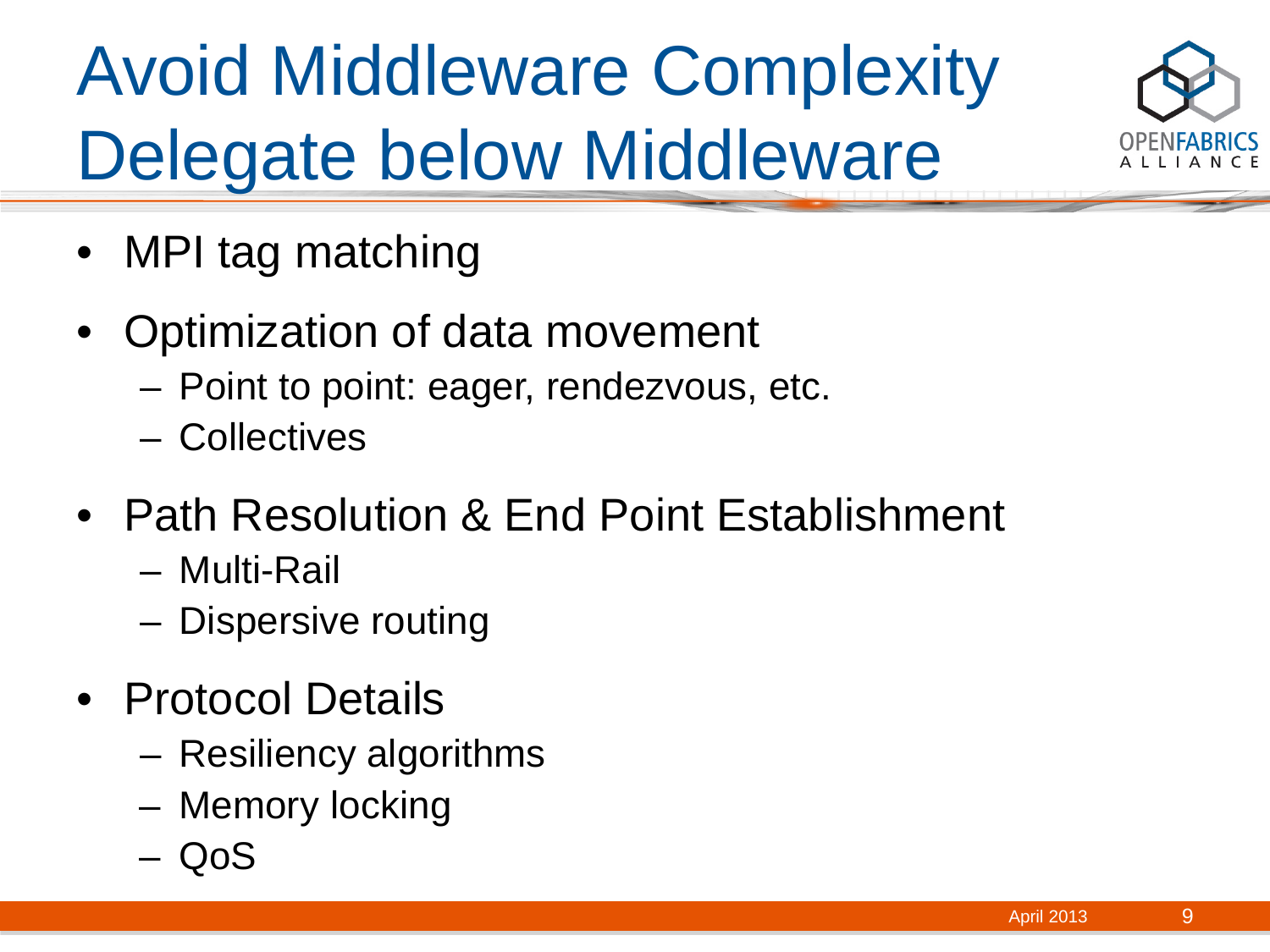#### Key Mgmt Scalability **Bottlenecks**



- PathRecord Query
- SA Query
- IPoIB ARP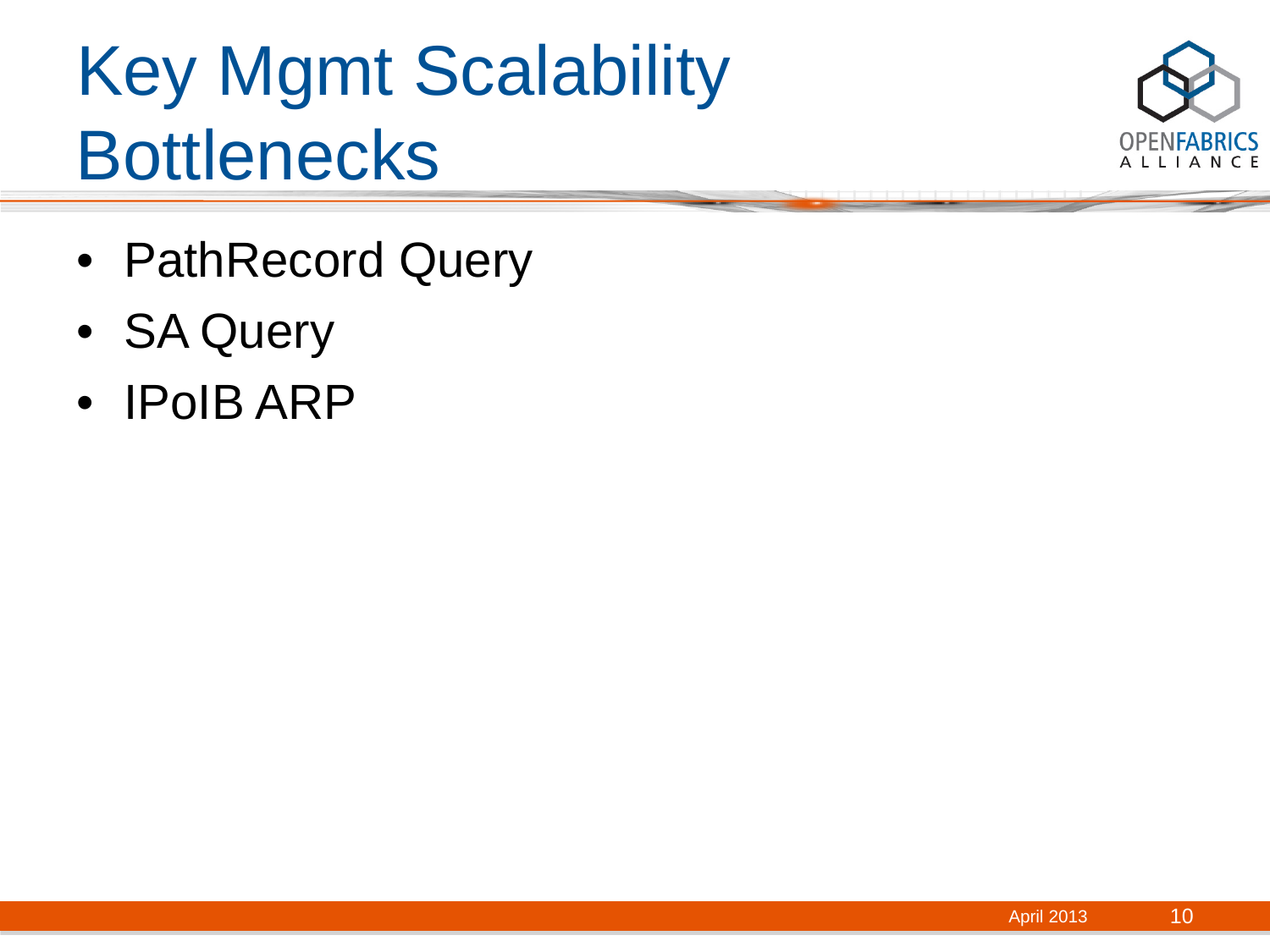#### PathRecord Query



- Need a multi-tiered approach
	- Small clusters can do direct PathRecord query
	- Modest clusters can do PathRecord caching
	- Large clusters need PathRecord replicas or other techniques
	- Huge clusters need algorithmic approaches
		- Topology dependent
- Need to 1<sup>st</sup> standardize a plug-in API
- Need all ULPs, benchmarks, demos, diagnostics, CM etc. to use the API
	- Both kernel and user space
- Implement direct and cached plugins to start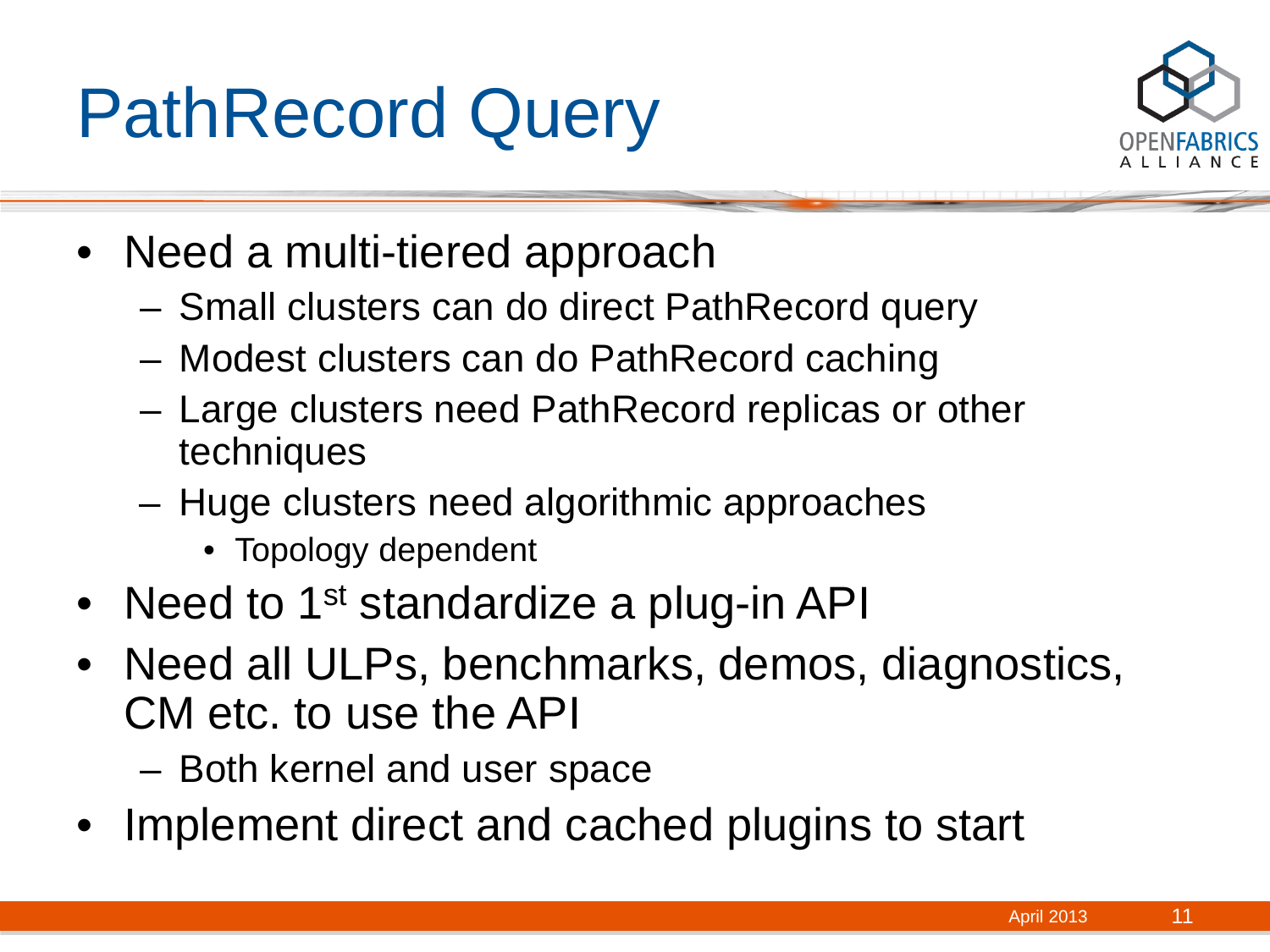## Scalable Path Resolution



- Each node retains and synchronizes a PathRecord replica with the SM/SA
	- Automatic update on fabric change
- Replica persists beyond life of jobs
	- Shared by all ranks on node
- Replica allows >1 Million PathRecord query/sec per node
- Permits very rapid job startup and avoids SA being a bottleneck in large fabrics

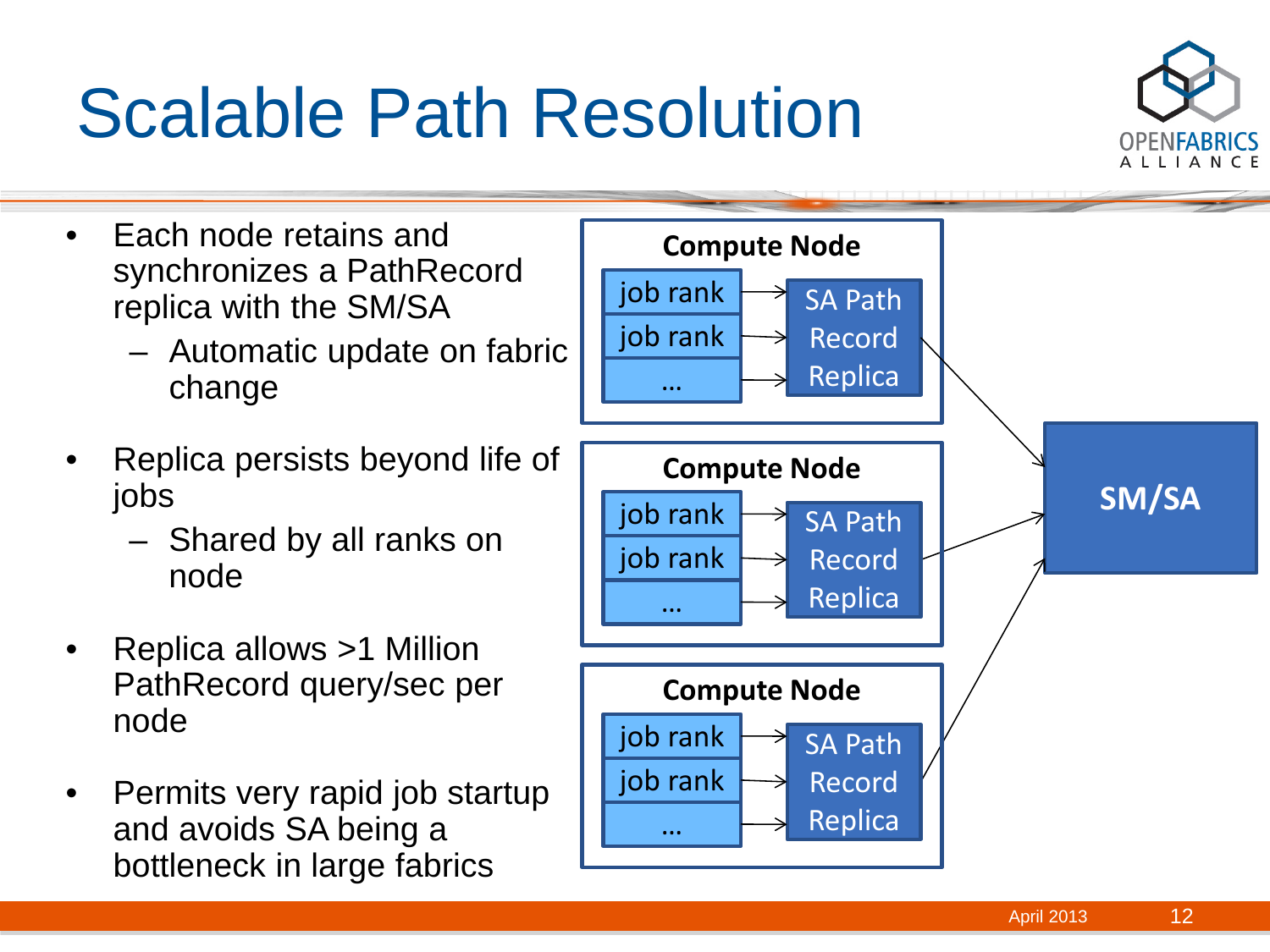## Management Traffic SA Query







- Assumption concurrently many nodes do a O(HCAs) query
- This results in O(HCAs<sup>2</sup>) growth in kernel memory
- Actual Growth can be worse due to increased overlap of larger responses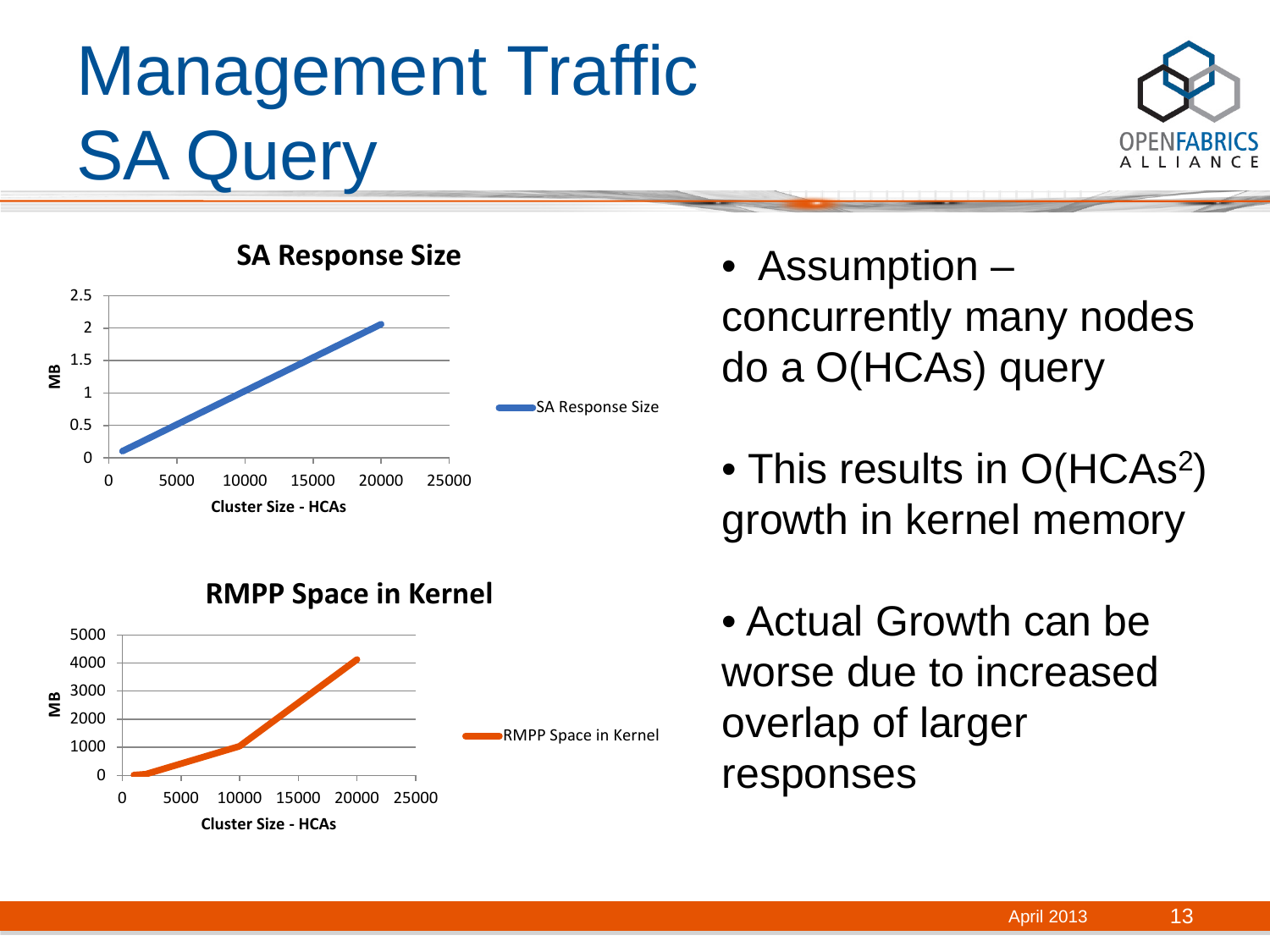## Near Term Improvements RMPP Server Scalability



- RMPP handling in kernel makes sense for clients
	- Simplifies client APIs and implementation
- RMPP Server Handling in kernel is an SM/SA bottleneck
- Causes exponential growth in kernel memory use for large clusters
- Prevents sophisticated optimizations such as:
	- Response buffer reuse/sharing by SM/SA to reduce memory footprint
	- Response buffer pacing
	- Window size fine tuning per client
- With very minor changes, RMPP Server side handling can be optionally handled in application space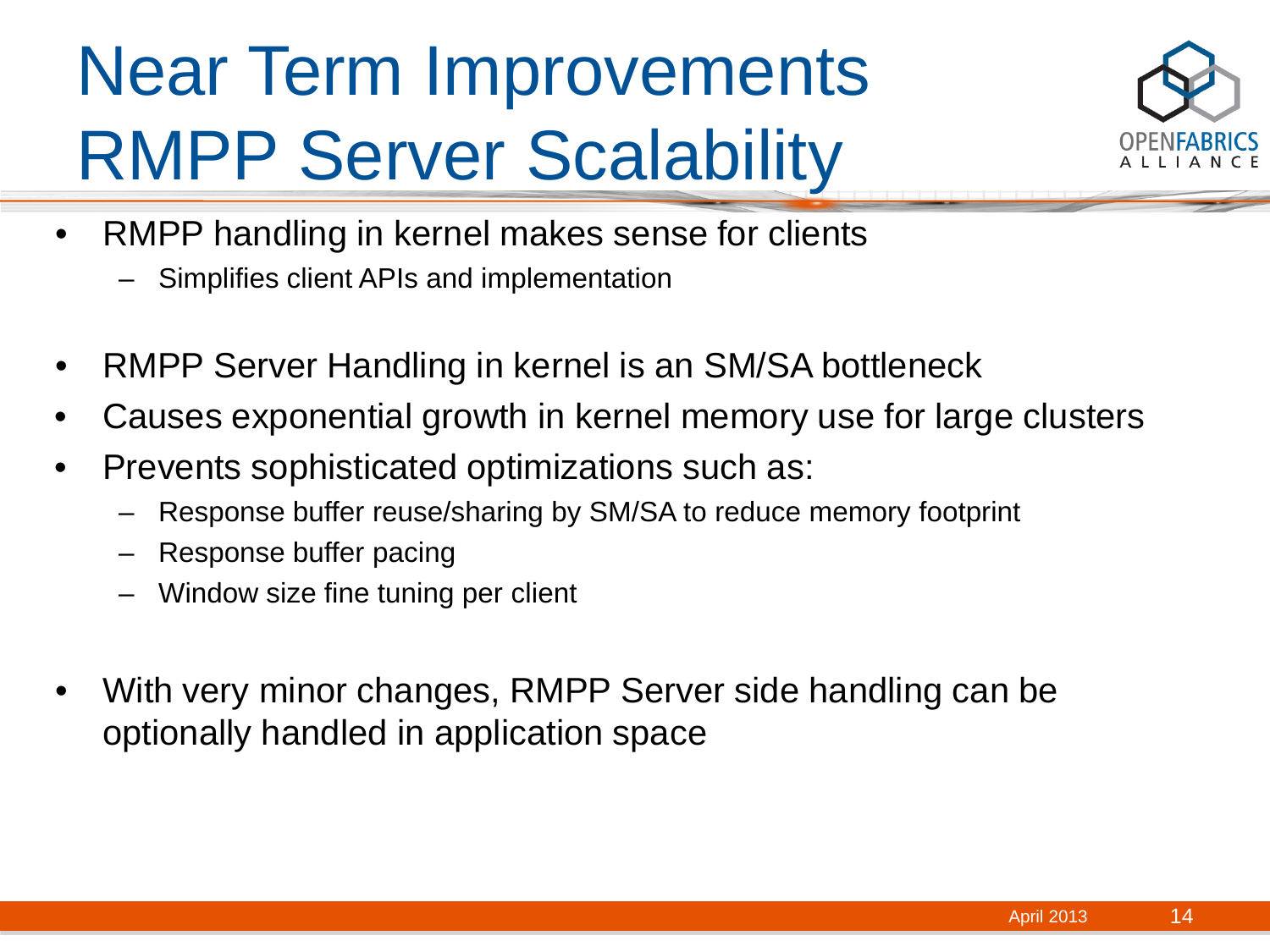# Near Term Improvements **SA Query Scalability**



- SA Response Timeout/Retry Handling
	- Client uses fixed timeouts
	- Timeouts chosen a priori without knowledge of SA nor fabric load
- Need centralized config of timeouts and retry settings
	- As opposed to per application constants
- Retries should perform non-linear backoff
- SA Busy Response Handling
	- Present OFA code does immediate retry
	- Prevents SA from using BUSY to pace its workload
	- SA forced to discard
- BUSY should cause client backoff before attempting retry
	- Non-linear backoff also recommended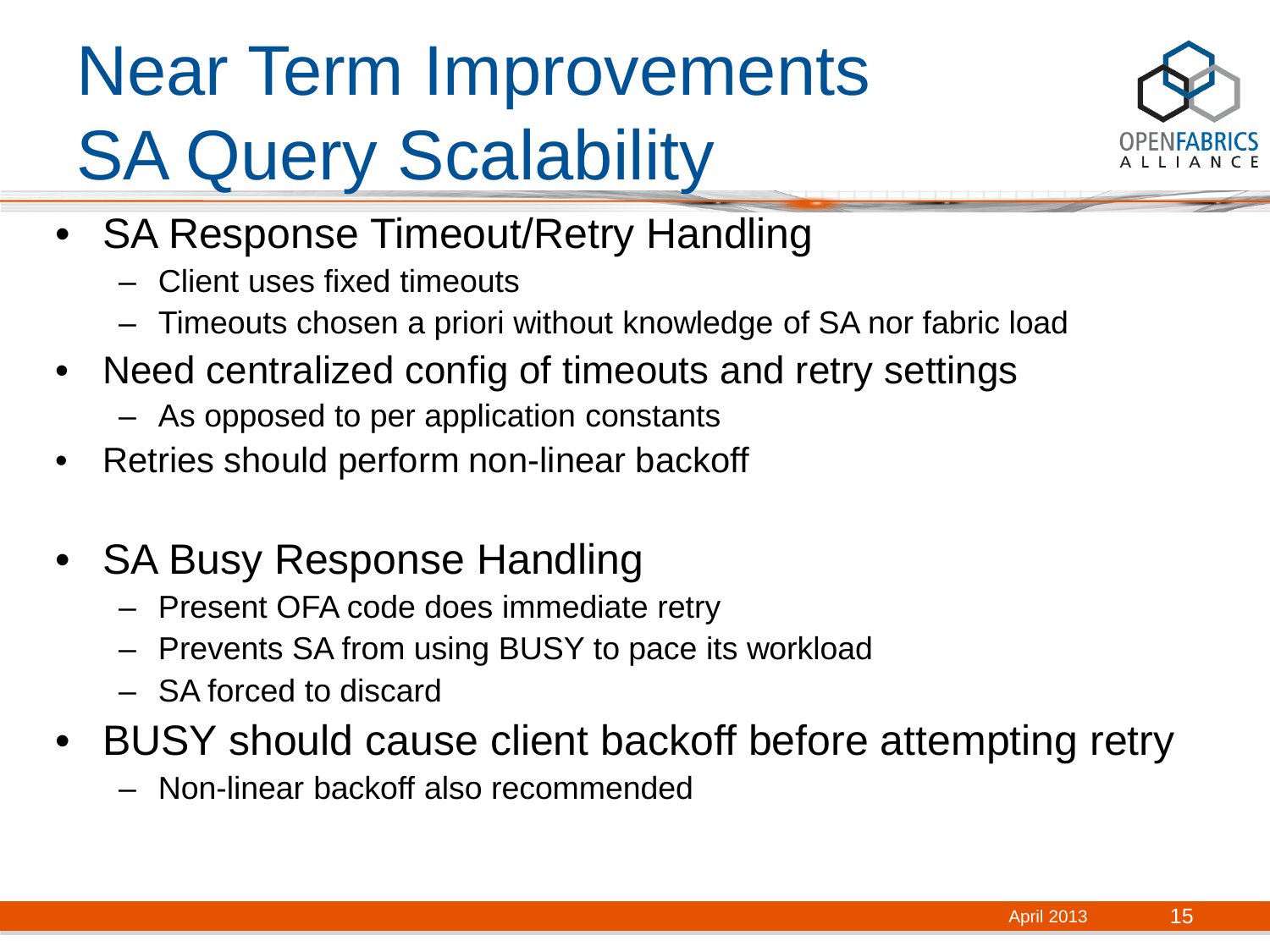#### IPoIB ARP Scalability



- Need a multi-tiered approach in IPoIB
	- Modest clusters can do standard ARP/broadcast
	- Large clusters need pre-loaded ARP tables
	- Huge clusters need algorithmic approaches
		- Topology dependent
- Need to 1<sup>st</sup> standardize a plug-in API
- API needs to tie into PathRecord Plug-In
- Implement standard ARP and pre-loaded plugins to start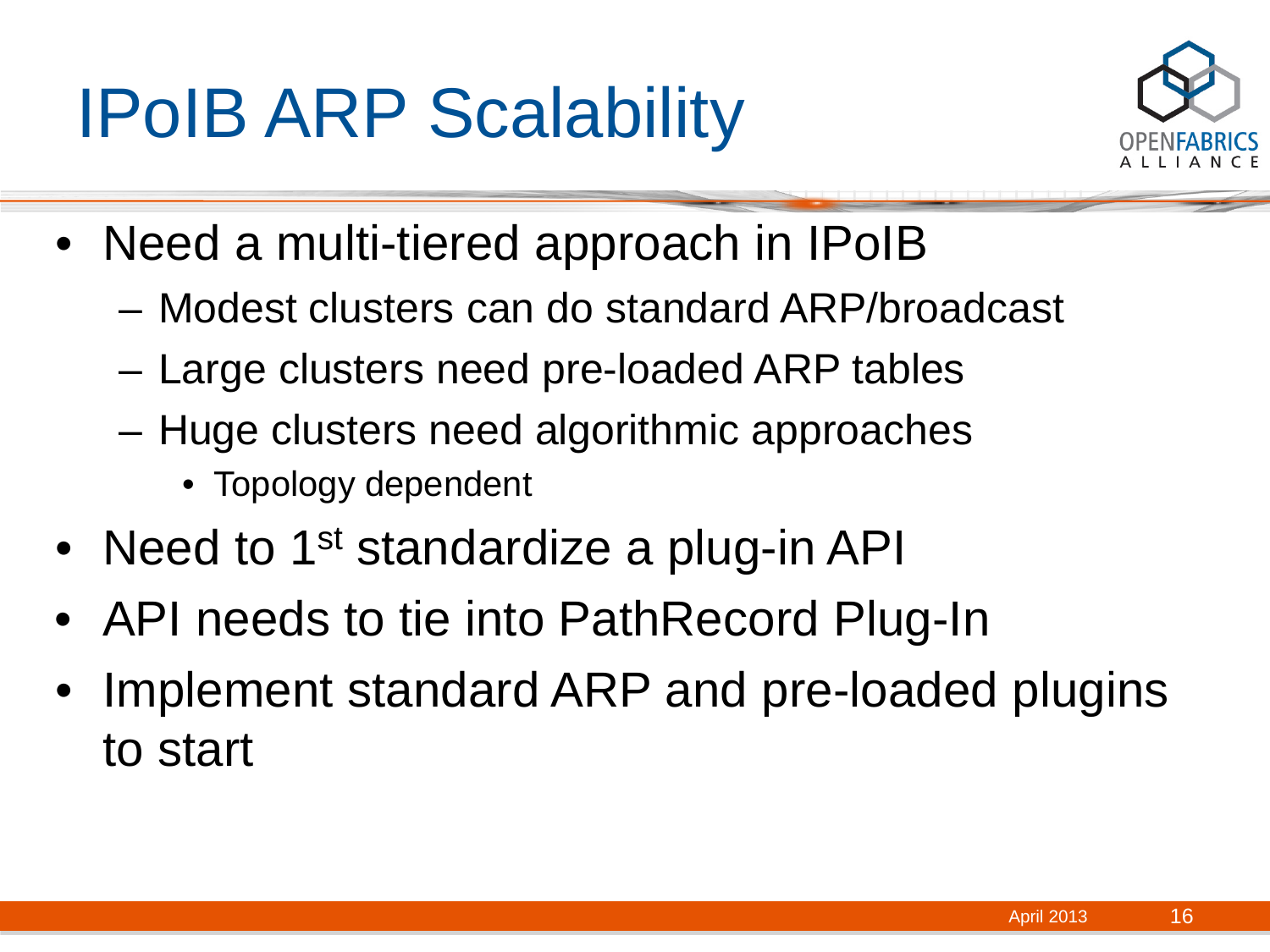



- HPC cluster sizes will grow year over year
- Compute stacks are becoming vendor specific
- OFA implementation of IBTA mgmt will be a bottleneck
- Some near term improvements are available
- Long Term solutions need flexibility via Plug-Ins